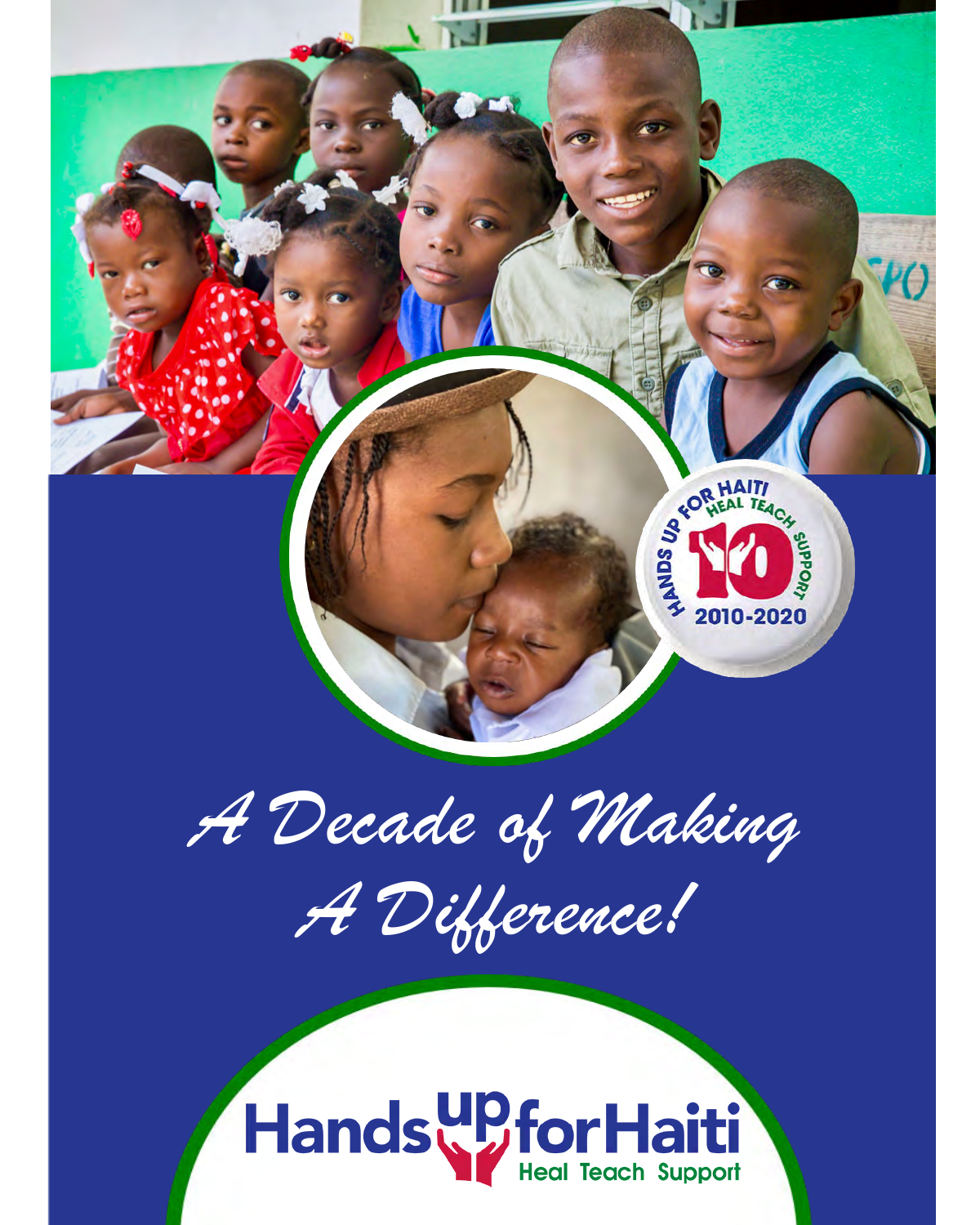

# **Our Mission**

**Hands Up for Haiti delivers lifesaving healthcare to the sickest and most impoverished people of Northern Haiti.**

## **Our Vision**

**Haitian Run + Haitian Led = Lifesaving Programs that Build a Better Future.**

### **How We Do It**

**"Sante Kominote"- Community Based Health Care delivered by hands `on the ground, in collaboration with helping hands from neighbors to the north.**

> **For HUFH, Haitian Run + Haitian Led is the only way to achieve lifesaving programs that build a better future!**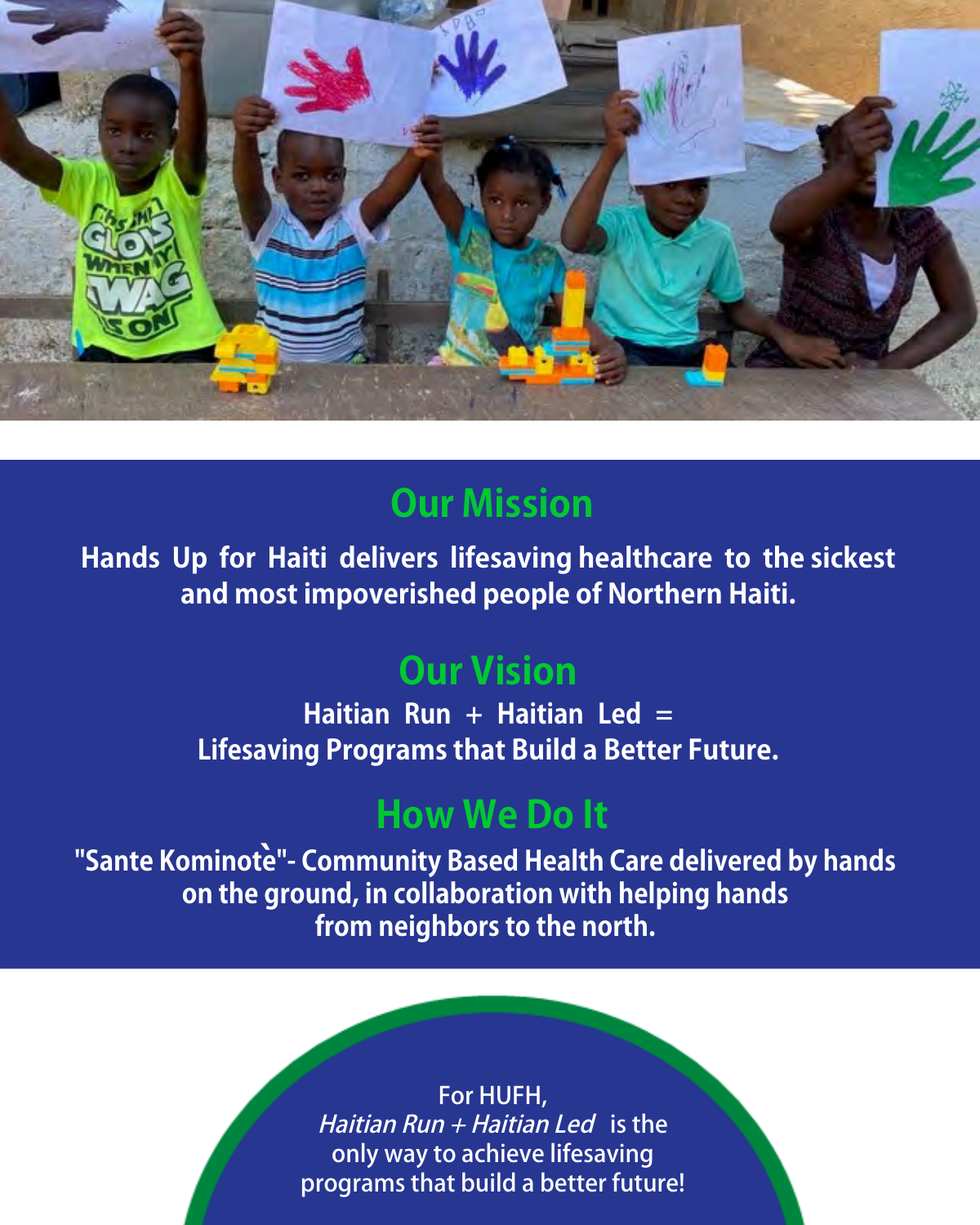*Haiti Run + Haitian Led*



**Our staff of 40 Haitian medical and lay professionals delivers lifesaving programs to their own communities in the way that they know best.**

#### **Mobile Sante Medical Outreach**

**Our staff runs outreach clinics in four communities each month and treats over 100 patients each day.**

#### **Community Health Worker Program Travaye Sante Kominote ("TSK")**

**As trusted members of their communities, our specially trained TSKs identify vulnerable children and adults and work directly with families to improve health.**

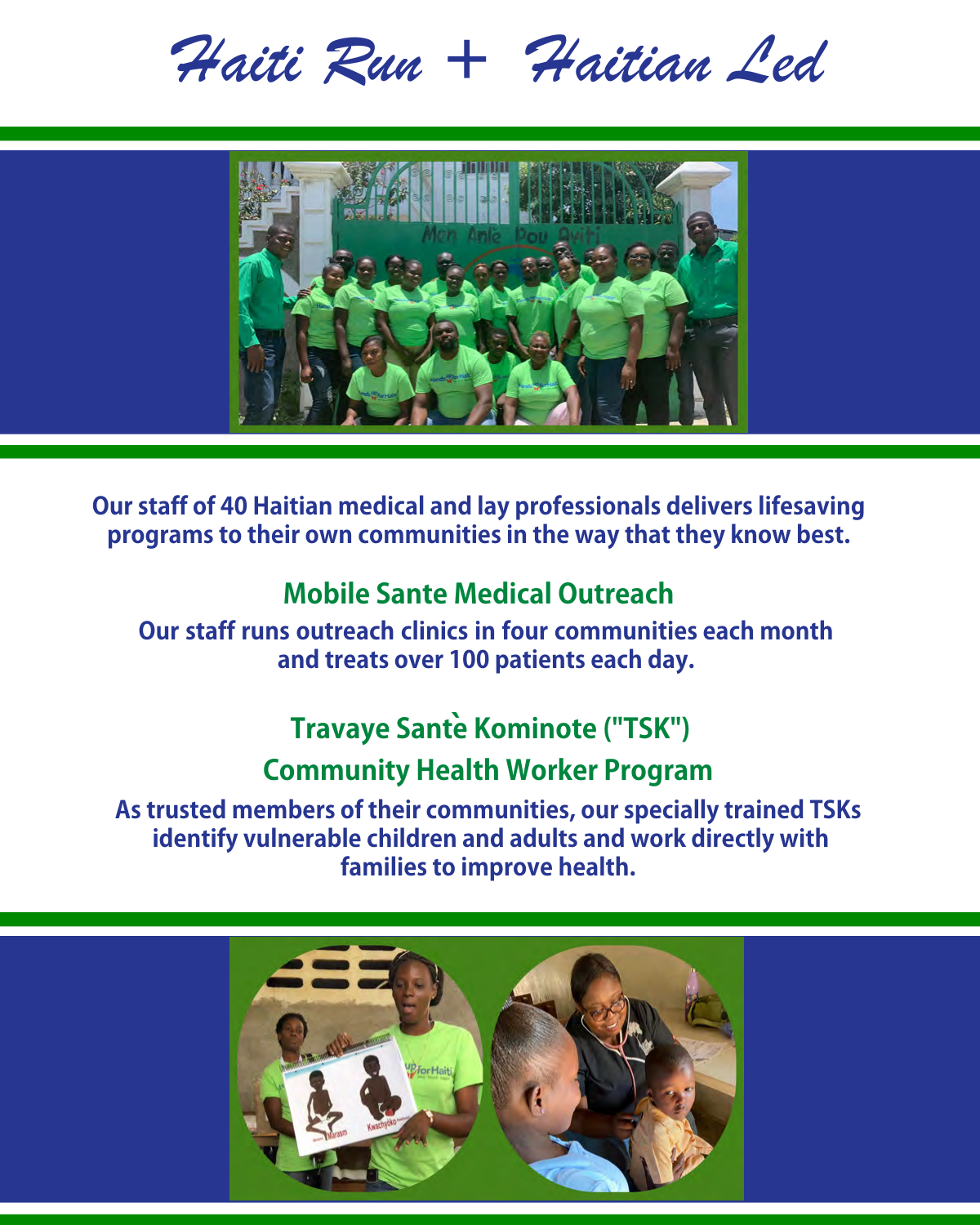**Haitian Run + Haitian Led**

*= Lifesaving Programs that ...*



- **Medika Mamba Malnutrition Program**
- **Helping Babies Breathe/Survive: Newborn Resuscitation Program**
	- **Prenatal Care, Nutrition and Education**
	- **Clean Water Project: Building and Maintaining Water Wells**
		- **Saving Vision/Preventing Blindness**
			- **Hypertension Screen and Treat**
		- **Pediatric Emergency Fund: Hospitalization and Surgery**
			- **Cervical Cancer Screen and Treat**

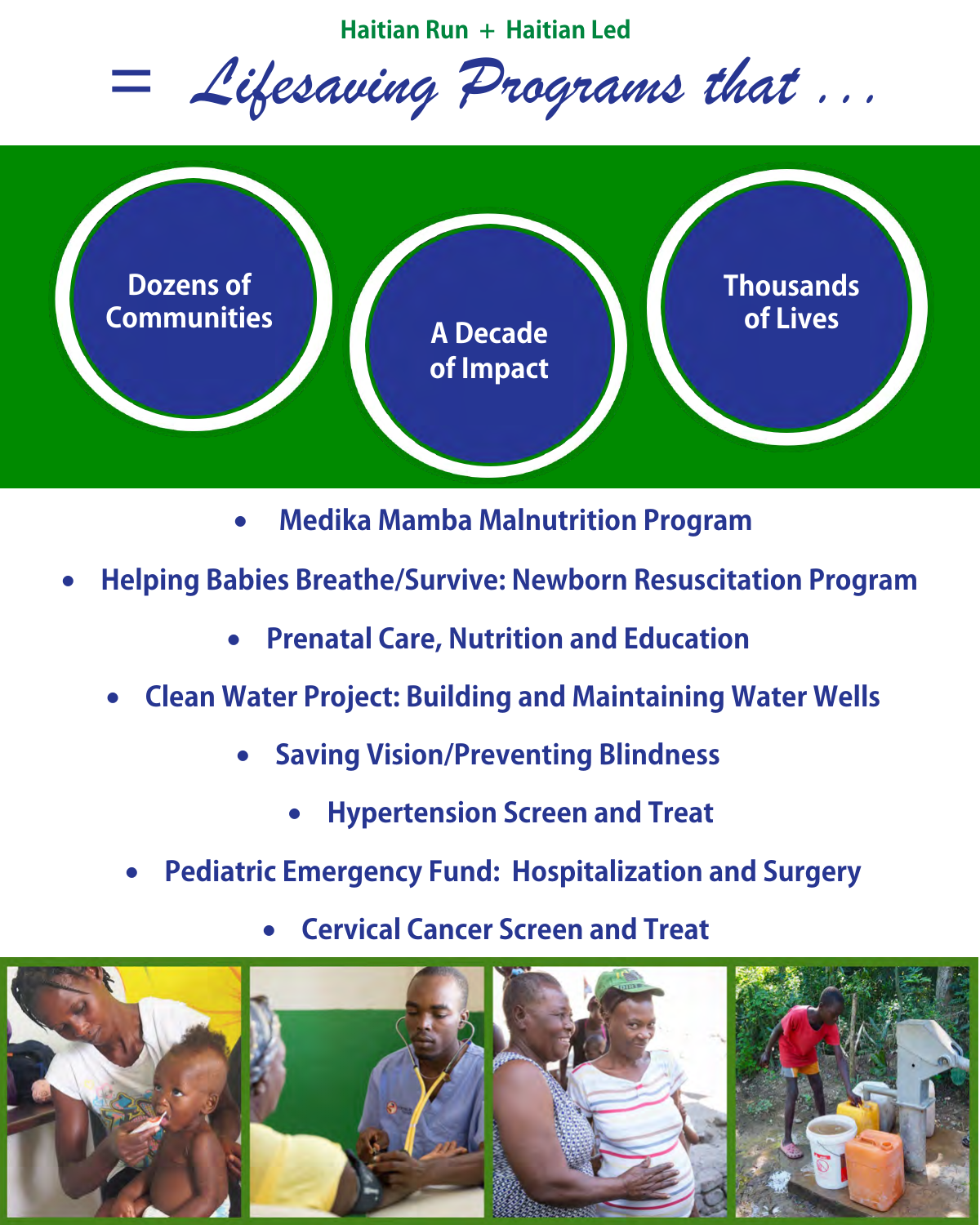**= Lifesaving Programs that ...**

*...Build a Better Future!*



#### **Professional Education and Training**

**Our visiting teams of doctors, nurses and lay volunteers work alongside our Haitian staff, offering advanced training in medical techniques, mentorship and one-to-one education.**

#### **Global Health Program**

**HUFH provides a meaningful global health experience for young doctors and nurses in training to help inspire and prepare the next generation of healers.**

#### **"Building a Better Future" Fund**

**Tuition assistance for HUFH staff who embark on a course of study or skills training that will directly benefit HUFH's mission, vision and program delivery.** 

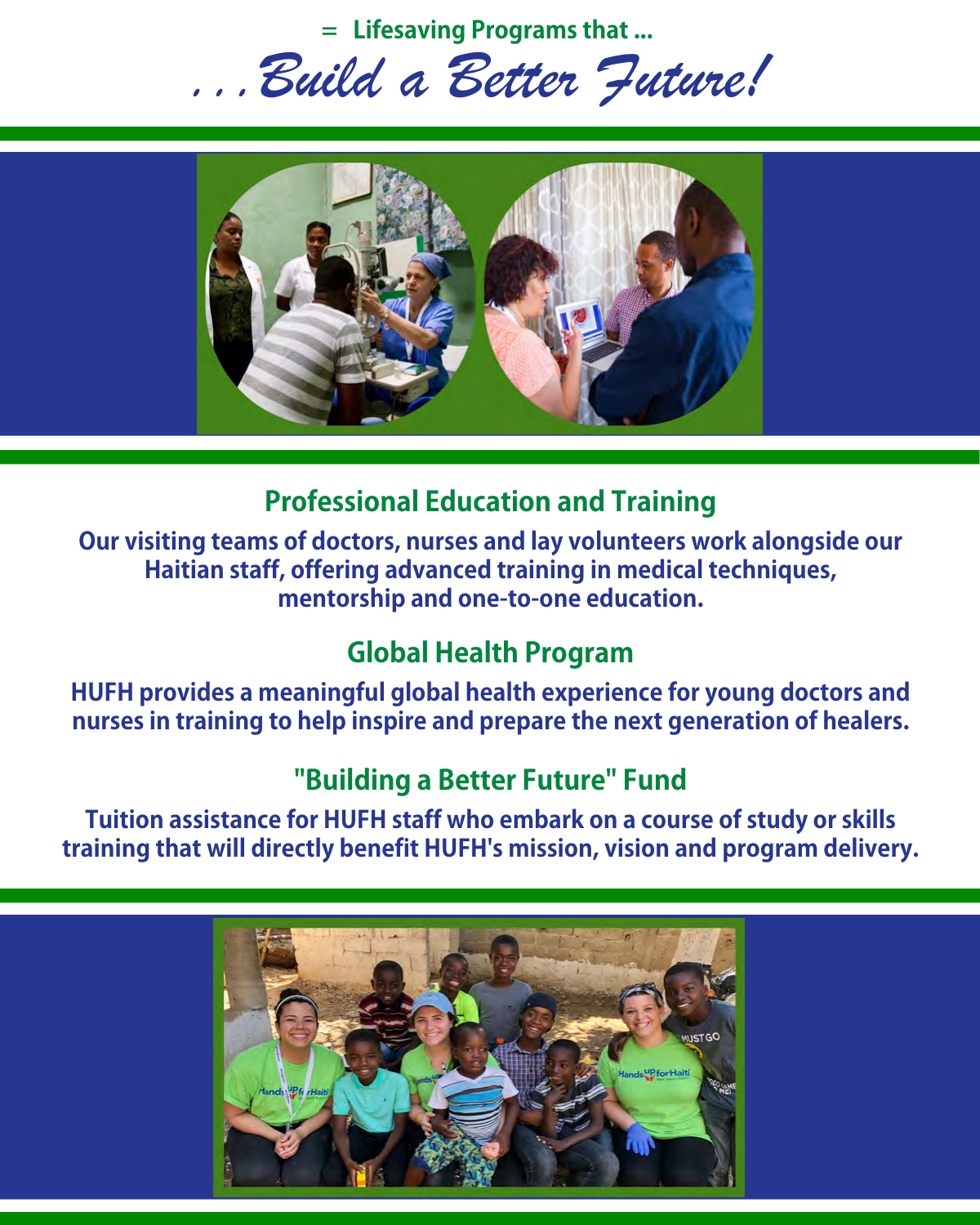

#### **Decade of Hope:**

**Over the past 10 years, hundreds of volunteers have traveled with HUFH to support our staff on the ground and help them deliver care to medically underserved communities. Today, HUFH supports multiple program sites, serving about 50,000 people, many of whom live in extreme poverty on less than \$2/day.** 

#### **The Key to Our 10 Year Milestone?:**

**More than just "parachute" service delivery or disaster response, HUFH invests in deep-rooted relationships that empower Haitian professionals to affect lasting and positive change in their communities.**

#### **The Next 10 Years and Beyond:**

**Inspired by the strength, hope and resilience of our Haitian staff, we will continue to provide support, education and guidance to them as they lay the groundwork for even greater impact.**

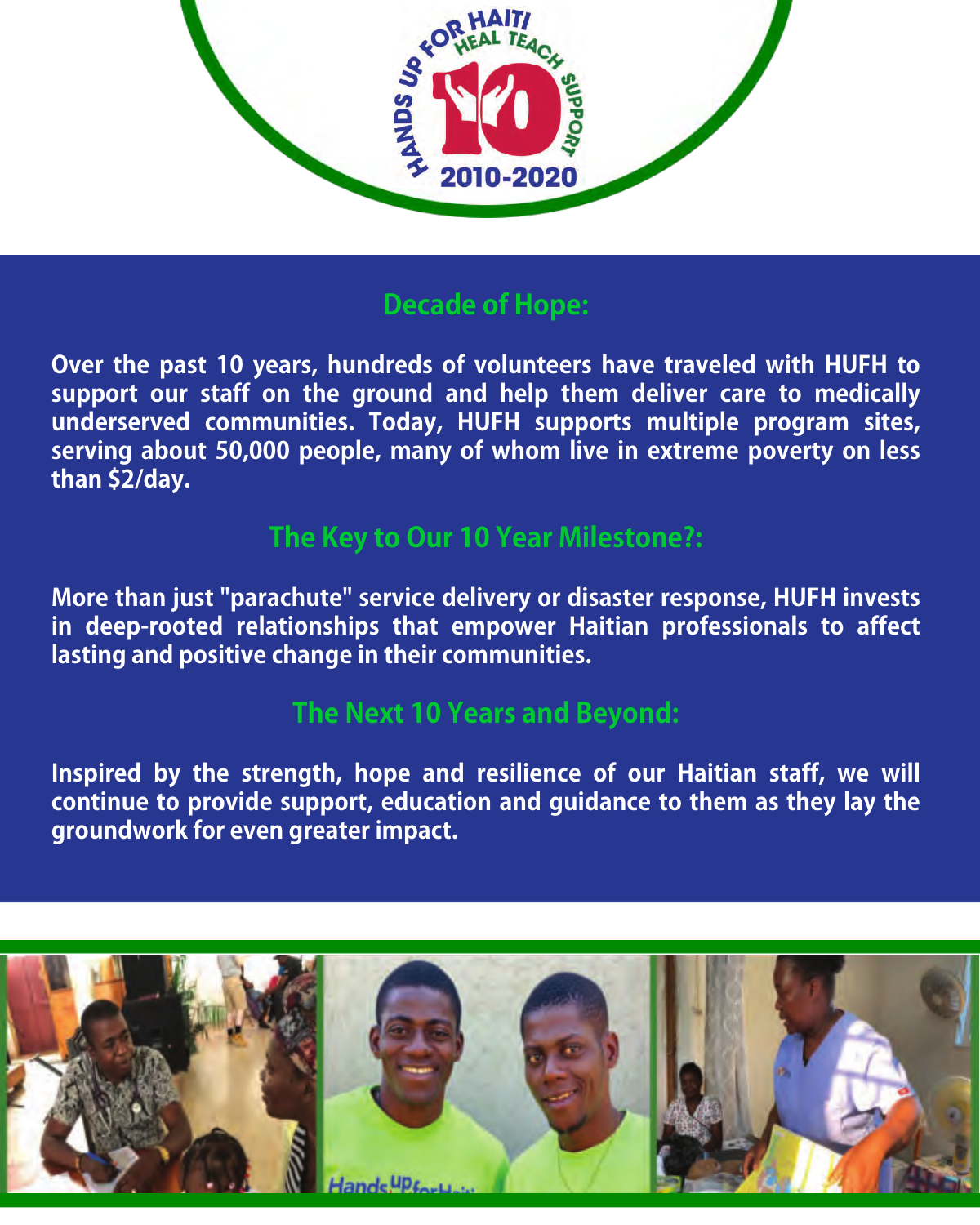#### **Thanks to generous donors like you, Hands Up for Haiti**

**has brought a decade of hope to the families northern Haiti.**

- **Over 60,000 children and adults have been treated in our clinics over the past decade.**
- **Over 600 severely malnourished children are treated in our Medika Mamba program each year.**
- **More than 700 birth attendants and 300 medical professionals have been trained in our Helping Babies Survive program.**
- **More than 120 women at a time are enrolled in our prenatal nutrition and education program.**
- **14 water wells have been built and are maintained in good working order, providing clean water to an estimated 56,000 people.**
- **225 adult patients are currently enrolled in our hypertension clinics.**
- **Over 500 children have received life-saving medical care through our Pediatric Emergency Fund.**
- **More than 2500 women have been screened and about 200 treated for cervical cancer.**
- **Over 1500 patients have been screened for vision and blindness prevention.**
- **Nearly 1000 volunteers from the US and Canada have volunteered in HUFH medical missions.**
- **And with your continued support the future is brighter than ever.**

**Visit Our Website at: www.handsupforhaiti.org**